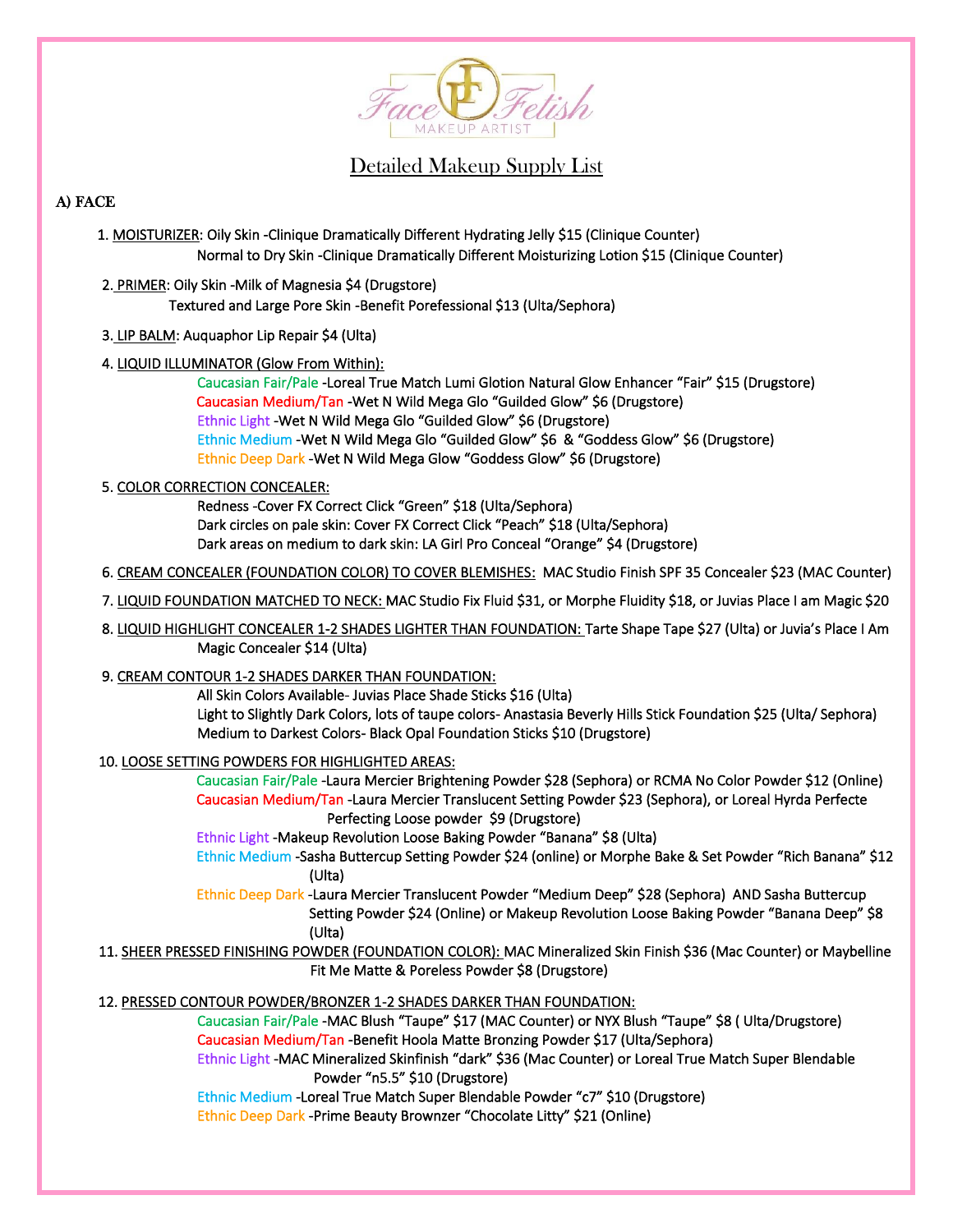### 13. PRESSED HIGHLIGHT POWDER:

 Caucasian Fair/Pale -Becca Shimmering Skin Perfector "Pearl" \$22 (Ulta/Sephora) or E.L.F Baked Highlighter "Moonlight Pearls" \$4 (Drugstore) Caucasian Medium/Tan -Becca Shimmering Skin Perfector "Champagne Pop" \$22 (Ulta/Sephora) or Wet N Wild Highlighting Powder "Precious Petals " \$4 (Drugstore) Ethnic Light -Becca Shimmering Skin Perfector "Champagne Pop" \$22 (Ulta/Sephora) or Wet N Wild Highlighting Powder "Precious Petals " \$4 (Drugstore) Ethnic Medium - Becca Shimmering Skin Perfector "Champagne Pop" \$22 (Ulta/Sephora) or Wet N Wild Highlighting Powder "Precious Petals " \$4 (Drugstore) Ethnic Deep Dark -MAC Mineralized Skin Finish "Gold Deposit" \$36 (MAC Counter) or Makeup Revolution Vivid Baked Bronzer "Rock On World" \$8 (Ulta)

#### 14. BLUSH OF CHOICE

 15. SETTING SPRAY: -Oily Skin -Urban Decay All Nighter\$15 (Ulta/Sephora) -Dry Skin -Pixie Glow Mist \$15 (Target/Kohls)

#### B) EYES & BROWS

 1. BROW STYLIST OR POMADE: -Anastasia Beverly Hills Brow Wiz \$23, Dip Brow \$20 (Ulta/Sephora) -Color Pop Brow Boss Pencil \$6 (Ulta) -MAC Eyebrow Styler \$19 (MAC Counter)

2. EYESHADOW PRIMER: - MAC Paint Pot "Soft Ochre" \$22 or Urban Decay Travel Eyeshadow Primer Potion \$13 (Ulta/Sephora)

### 3. Eyeshadows For a Soft Glam Look:

 Caucasian Fair/Pale -Urban Decay "Naked 2" Palette \$54 (Ulta/Sephora) or ColorPop Bare Necessities Palette \$34 (Online)

 Caucasian Medium/Tan -Anastasia Beverly Hills Soft Glam Palette \$42 (Ulta/ Sephora) or Morphe Jaclyn Hill Palette \$39 (Ulta)

 Ethnic Light -Anastasia Beverly Hills Soft Glam Palette \$42 (Ulta/ Sephora) or Morphe Jaclyn Hill Palette \$39 (Ulta)

 Ethnic Medium -Anastasia Beverly Hills Soft Glam Palette \$42 (Ulta/ Sephora) or Morphe Jaclyn Hill Palette \$39 (Ulta)

 Ethnic Deep Dark -Anastasia Beverly Hills Jackie Aina Palette \$45 (Ulta/Sephora) or BH Cosmetics Studio Pro Ultimate Neutrals Shadow Palette \$22 (Kohls/Online)

 4. EYELINER: Inglot Gel Liner "Black #77" \$17 (Online) or Maybelline Eye Studio Lasting Drama Gel Eyeliner "Blackest Black or "Brown" \$10 (Drugstore)

5. EYELASH PRIMER: Loreal Voluminous Lash Primer \$9 (Drugstore)

#### 6. MASCARA OF CHOICE

7. LASH GLUE: Hair Bonding Glue \$3(Beauty Supply stores)

8. LASHES OF CHOICE

#### C) LIPS

#### 1. SOFTPINK LIP COMBINATIONS:

 Caucasian Fair/Pale -NYX Liner "Nude Beige" \$4, ColorPop "Times Square" liquid lipstick \$5, ColorPop Twinkling Lights Gloss "Etoile" \$6 (Ulta) Caucasian Medium/Tan -ColorPop Lippie Pencil \$6, "Curve" or "BFF", Anastasia Beverly Hill Liquid Lipstick "Ashton", ColorPop Ultra Glossy Lip "Moonchild" \$6 (Ulta) Ethnic Light -ColorPop Lippie Pencil "BFF" \$6, ColorPop Liquid Lipstick "Beeper", ColorPop Twinkling Lights Gloss "Etoile" \$6 (Ulta/Online) Ethnic Medium -MAC Liner "Cork" \$18, ColorPop Liquid Lipstick "Beeper", Essence Gloss "Glamour to Go" \$3 (Ulta) Ethnic Deep Dark -MAC Liner "Chestnut" \$18, MAC Retro Matte Liquid Lipstick "So Me" \$22, Essence Shine Wet Look Gloss "Bright On!" \$3 (Ulta)